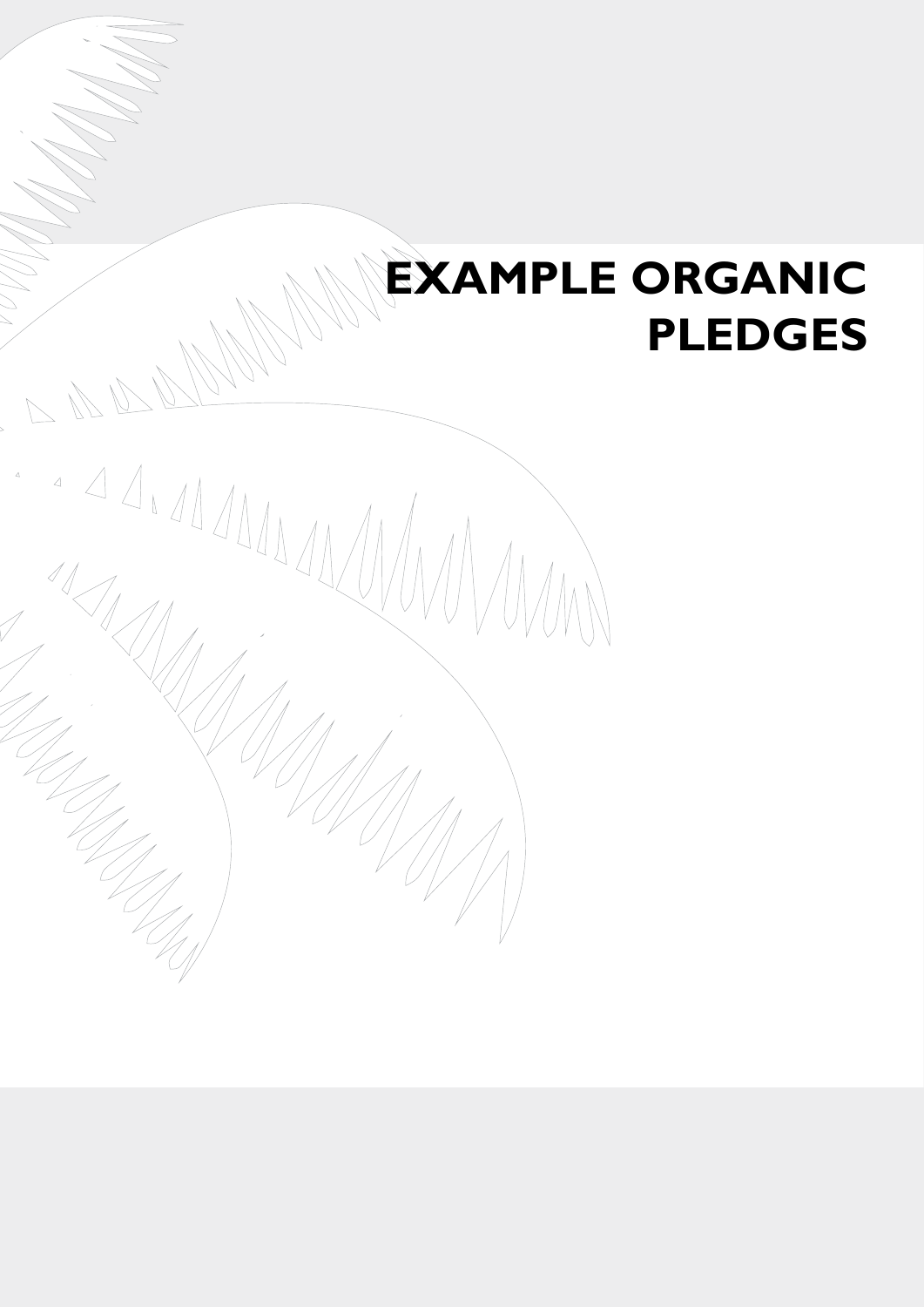## Pledge – Example

I (Name of farmer and Group/ Village as per the attached farmer' list) promise that:

I will follow the rules of my PGS group.

I have a copy of the Summary Organic Standards and I have read these standards and understand them.

I will follow these standards for the production of my crops and management of my production land and crops.

I will welcome and participate in all 'peer reviews' of my organic land and peer reviews of other group members.

I will report to our group leader (OR??) any actions by ourselves or the actions of others in our group that violate the standards.

I understand that if I do not follow the standards I will be punished and possibly expelled from the group.

I promise to supply the (?) processing plant as per Supply Contract (if applicable) Date agreed and signed:

- Name and Signature of farmer
- Signature of Group leader (on-behalf of group):
- Attached list of farmers in group
- Photo of farmers making the pledge  $OR$
- Every farmer in group signs a copy of pledge

## **Pledge\_\_\_\_\_\_\_\_\_\_\_\_\_\_\_\_\_\_\_\_**

I PROMISE THAT IN MY FARMING I WILL follow the organic standards to serve soil health, the environment my family and community.

- 1. I will not use synthetic pesticides such as insecticides, herbicides, fungicides, fertilizers, chemically treated or genetically modified seeds.
- 2. I will work with our fellow farmers and attend meetings to expand and share my knowledge of the standards and organic production techniques.
- 3. I will check with the Local Group before using any product that I am unsure of.
- 4. I will work to build the soil through ecologically sustainable farming practices such as crop rotations, composting, cover crops and green manures.
- 5. I will care for my livestock in ways that ensures their well-being.
- 6. I will only use bags and containers that are clean and clearly labeled 'organic